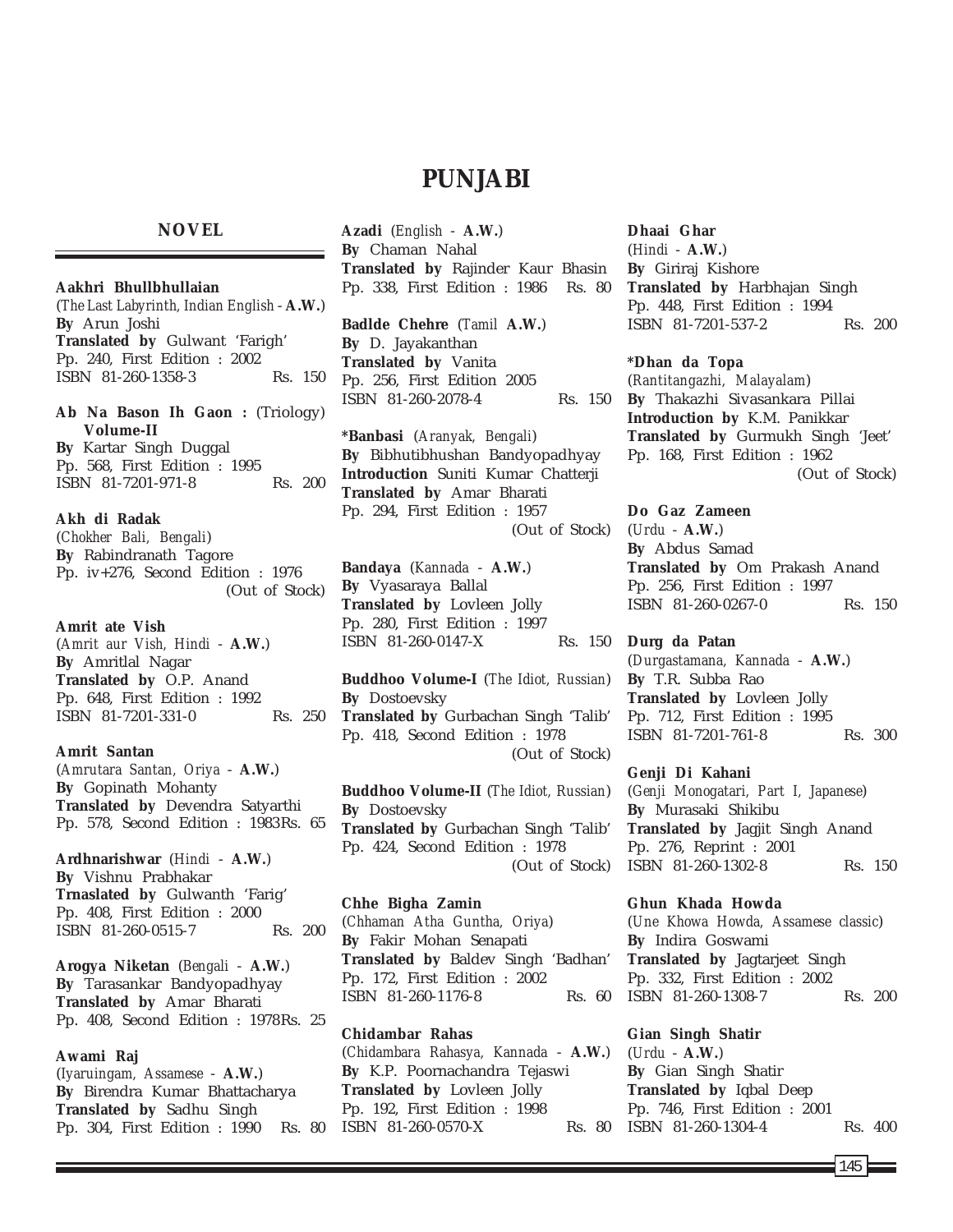**Gora** (*Bengali*) **By** Rabindranath Tagore **Translated by** Amar Bharati Pp. iv+480, Second Edition : 1976 (Out of Stock)

## Haal Muridan da : (Triology), **Volume-I By** Kartar Singh Duggal Pp. 616, First Edition : 1995 ISBN 81-7201-970-X Rs. 200

**Hrudaya Netri**

(*Telugu* - **A.W.**) **By** Malati Chendur **Translated by** T. Sushila Pp. 192, First Edition : 2002 ISBN 81-260-1351-6 Rs. 80

**Jal ki Pyas na Jaye:** (Triology) **Volume III By** Kartar Singh Duggal

Pp. 446, First Edition : 1995 ISBN 81-7201-972-6 Rs. 150

**Jang Khadi Talwar ate Do Chhotey Novel** (*Mamare Dhara Tarowal Aru Dukhan Upanyas,* Assamese *-* **A.W.**) **By** Mamoni Raisom Goswami (Indira Goswami) **Translated by** Jagtarjeet Singh Pp. 224, First Edition : 2009 ISBN 978-81-260-2379-0 Rs. 150 **Jeevi** (*Malela Jeeva, Gujarati*) **By** Pannalal Patel **Translated by** Amrita Pritam Pp. 220, Reprint : 1983 Rs. 30 **Kali Kathat Via Bypass** *(Hindi -* **A.W.***)* **By** Alka Saraogi **Translated by** Kararn Vir Singh Pp. 264, First Edition 2005 ISBN 81-260-2077-8 Rs. 150 **Karmelin** (*Konkani-***A.W.**) **By** Damodar Mauzo **Translated by** Jaswinder Kaur Bindra Pp. 252, First Edition: 2007 ISBN 81-260-2552-2 Rs. 200 **Kandh Di Baari** (*Hindi novel* **- A.W.**) **By** Vinod Kumar Shukla **Translated by** Amarjeet Singh Pp.180, First Edition 2007 ISBN 81-260-2491-7 Rs. 125

#### **Kanur Di Heggadithi**

(*Kanuru Heggadithi, Kannada*) **By** Kuvempu **Translated by** Lovleen Jolly Pp. 572, First Edition : 2002 ISBN 81-260-1169-5 Rs. 300

**Ladakh Da Parchhavan** (*Shadow from Ladakh, English* - **A.W.**) **By** Bhabani Bhattacharya **Translated by** Gulwant 'Farigh' Pp. 460, First Edition : 2000 ISBN 81-260-0930-6 Rs. 200

**Lokan Da Banda** (*A Man of the People, English*) **By** Chinua Achebe **Translated by** K.L. Garg Pp. 160, First Edition : 1995 ISBN 81-7201-818-5 Rs. 60

**Maachhi** (*Chemmeen, Malayalam* - **A.W.**) **By** Thakazhi Sivasankara Pillai **Translated by** Gurmukh Singh 'Jeet' Pp. 196, Reprint : 1983 Rs. 25

**Meri Teri Odhi Baat** (*Meri Teri Uski Baat, Hindi* - **A.W.**) **By** Yashpal **Translated by** Surjeet Sarna Pp. 696, First Edition : 1989 Rs. 130

**Miri Jaai** (*Miri Jiyari, Assamese*) **By** Rajanikant Bardoloi **Translated by** Gurbachan Singh Talib Pp. 104, Second Edition : 1976Rs. 10

**Mitti da Moh** (*Marali Mannige, Kannada*) **By** K. Shivarama Karanth **Translated by** Lovleen Jolly Pp. 458, First Edition : 1991 ISBN 81-7201-140-7 Rs. 160

**Mitti da Putla** (*Matir Manish, Oriya*) **By** Kalindicharan Panigrahi **Translated by** Mohan Singh Pp. 140, First Edition : 1966 Rs. 10

**Muktibodh** (*Hindi* - **A.W.**) **By** Jainendra Kumar **Translated by** Surjeet Sarna Pp. 104, First Edition : 1995 ISBN 81-7201-801-0 Rs. 55

**Nanga Rukh** (*Dogri* - **A.W.**) **By** O.P. Sharma 'Sarathi' **Translated by** Chandan Negi Pp. 68, First Edition : 1984

**Nari** (*Hindi*) **By** Siyaramsharan Gupta **Translated by** Gulzar Singh Sandhu Pp. 188, First Edition : 1970 Rs. 10

**Neela Chand** (*Hindi* - **A.W.**) **By** Shiv Prasad Singh **Translated by** Gurbachan Singh Pp. 680, First Edition : 1997 ISBN 81-260-0153-4 Rs. 250

**Nadi Dian Chhallan**

(*Ohu Kaveriyai Pola, Tamil* - **A.W.**) **By** Thiripurasundai 'Lakshmi' **Translated by** Bakhshish Singh Pp. 216, First edition : 2003 ISBN 81-260-1607-8 Rs. 80

**Pahar Utte Agg** (*Fire on the Mountain, Indian-English* - **A.W.**) **By** Anita Desai **Translated by** Surjeet Sarna Pp. 160, First Edition : 1998 ISBN 81-260-0621-8 Rs. 60

**Parva** (Kannada) **By** S.L. Bhyrappa **Translated by** Lovleen Jolly Pp. 864, First Edition : 2006 ISBN 81-260-1965-5 Rs. 375

## **Putlian di Kahani**

(*Putul Nacher Itikatha, Bengali*) **By** Manik Bandyopadhyay **Translated by** Chandan Negi Pp. 248, First Edition : 1990 Rs. 80

**Sanjog** (*Jogajog, Bengali*) **By** Rabindranath Tagore **Translated by** Gurnek Singh Taj Pp. 280, Second Edition : 1976Rs. 15

**Sanskar** (*Kannada*) **By** U. R. Anantha Murthy **Translated by** Lovleen Jolly Pp. 110, First Edition : 1997 ISBN 81-260-0221-21 Rs. 60

**Sap Ate Rassi** (*The Serpent and the Rope, Indo-English* - **A.W.) By** Raja Rao **Translated by** Dev Bhardwaj Pp. 464, First Edition : 1998 Rs. 10 ISBN 81-260-0535-1 Rs. 150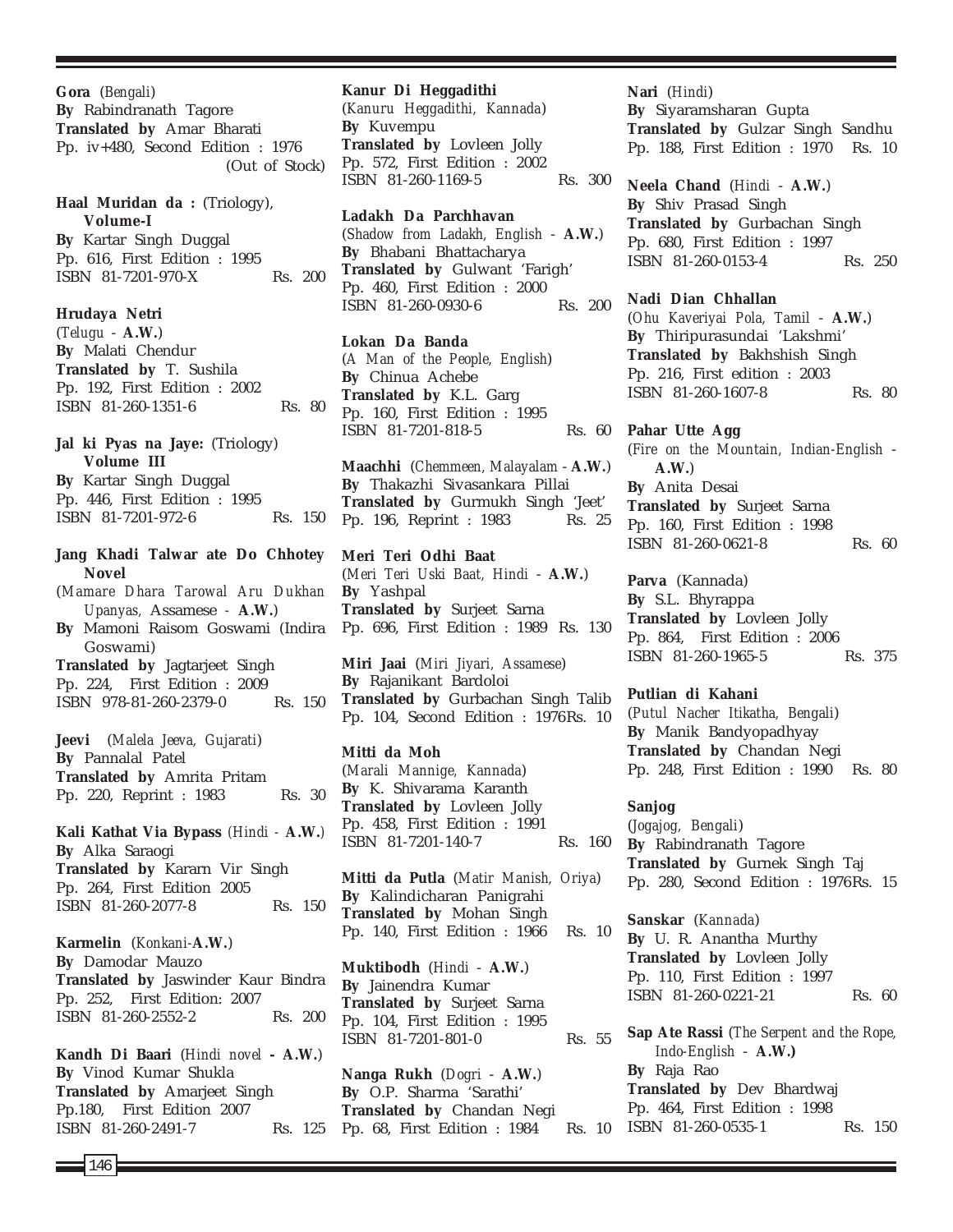**Surajmukhi** (*Morning Face, English* - **A.W.**) **By** Mulk Raj Anand **Translated by** Rajinder Kaur Bhasin Pp. 672, First Edition : 1990 Rs. 200

**Vaisakh** (*Kannada* - **A.W.**) **By** Chaduranga **Translated by** Loveleen Jolly Pp. viii+304, First Edition : 1988 Rs. 80

**Wadia Seo Kiya Rees** (*Rich Like Us, Indian-English* - **A.W.**) **By** Nayantara Sahgal **Translated by** Karanjit Singh Pp. 292, First Edition : 2002 ISBN 81-260-1357-5 Rs. 100

**Yayati** (*Marathi* - **A.W.**) **By** V.S. Khandekar **Translated by** Manjit Singh Pp. 316, First Edition : 1997 ISBN 81-260-0148-8 Rs. 150

## **STORY**

**Ajj di Punjabi Kahani** (*Anthology of contemporary short stories*) **Compiled by** Amrita Pritam Pp. v+240 Second Edition : 1976 Rs. 100

**Angrezi Vich Samkali Bharti Chhoti Kahani** (*Contemporary Indian short stories in English*)

**Edited by** Shiv K. Kumar **Translation by** Surjit Sarna Pp. v+240, Second Edition : 2003 Rs. 100

**Balwant Singh Diyan Choviyan Kahaniyan** (*Balwant Singh Ke Behatreen Afsane, Urdu*) **Compiled & Edited by** Gopi Chand Narang **Translated by** Gulwant Farigh Pp. 344, First Edition : 1998 ISBN 81-260-0467-3 Rs. 150

## **Bharti Nikky Kahani**

(*Anthology of Indian Short Stories)* **Edited by** E. V. Ramakrishanan **Translated by** Gurbax Singh Frank Pp. 280 First Edition: 2007 ISBN 81-260-2551-4 Rs. 250 **Chaunvian Punjabi Kahaniyan** (*Anthology of short stories*) **Compiled by** Navtej Singh Pp. 288, Second Edition : 1976Rs. 15

**Desh-Vand Dian Kahanian** (*Short stories dealing with partition*) **Compiled by** Jaswant Deed Pp. 240, First Edition : 1995 ISBN 81-7201-868-1 Rs. 100

**Hindi Kahani Sangrah** (*Anthology of modern Hindi short stories*) **By** Bhisham Sahni **Translated by** Various translators Pp. 456, First Edition : 1991 Rs. 130

**Ikki Kahaniyan** (*21 short stories of Tagore*) **Introduction** Somnath Maitra **Translated by** Amar Bharati Pp. 428, Reprint : 1995 Rs. 100

**Jhugianwale te Hor Kahaniyan** (*Selected Rumanian short stories*) **By** Michael Sadoveanu **Translated by** Krishnajit Singh Pp. 132, Third Edition : 1976 Rs. 10

**Jiv Ri Jaat** (*Rajasthani* **- A.W.**) **By** Kesra Ram **Translation by** Bharat Ola Pp. 88, First Edition : 2006 ISBN 81-260-2137-3

**Kaan te Kala Pani** (*Kavve aur Kala Pani, Hindi* - **A.W.**) **By** Nirmal Verma **Translated by** Gagan Gill Pp. 168, First Edition : 1989 Rs. 40

**Kition Nawan** (*Somewhere New, English*) **By** Michael Wilding **Translated by** Tejpal Singh Pp. 272, First Edition : 2001 ISBN 81-260-1350-8 Rs. 100

## **Kookan**

(*Aale, Dogri* - **A.W.**) **By** Ved Rahi **Translated by** Chandan Negi Pp. 96, First Edition : 1992 ISBN 81-7201-319-1 Rs. 60

## **Krishan Chander : Chonvian Kahaniyan**

(*Selected short stories of Krishan Chander*) **Translated by** Rajinder Kaur Bhasin Pp. 340, First Edition : 1991 ISBN 81-7201-129-6 Rs. 130

## **Kulwant Singh Virk Diyan Chonvian Kahaniyan**

(*Selected short stories of Kulwant Singh Virk*) **Compiled by** Ajeet Cour

Pp. 198, First Edition : 1998 ISBN 81-260-0565-3 Rs. 80

## **Lok Kahani Punjab**

(*Folk-tales of Punjab*) **Compiled by** S.S. Wanjara Bedi Pp. 160, First Edition : 1988 Rs. 40

#### **Marathi Nikki Kahani Sangrah**

(*Marathi Laghu Katha Sangrah*) **Compiled by** A.K. Bhagwat **Translated by** Swarn Singh Pp. 332, First Edition : 2001 ISBN 81-260-1305-2 Rs. 200

**Mitti diyan Murtan** (*Mati ki Muratian, Hindi*) (*Pen-portraits of rural India*) **By** Rambriksh Benipuri **Translated by** Devendra Satyarthi Pp. 132, Third Edition : 1976 Rs. 10

**Mauritius Ki Hindi Kahaniyan Selected & Edited by** Kamal Kishor Goenka **Translated by** Om Parkash Pp. 468, First Edition : 2005 ISBN 81-260-2132-2 Rs. 250

## **Mur Ohi Kahani**

(*Baazi Goi, Urdu* - **A.W.**) **By** Surender Prakash **Translated by** Prem Prakash Pp. 200, First Edition : 1992 ISBN 81-7201-160-1 Rs. 100

**Pakistani Kahaniyan** (*Urdu*) **Compiled by** Intizar Hussain and Asif Farrukhi **Translated by** Om Prakash Anand Pp. 356, First Edition : 2002 ISBN 81-260-1307-9 Rs. 200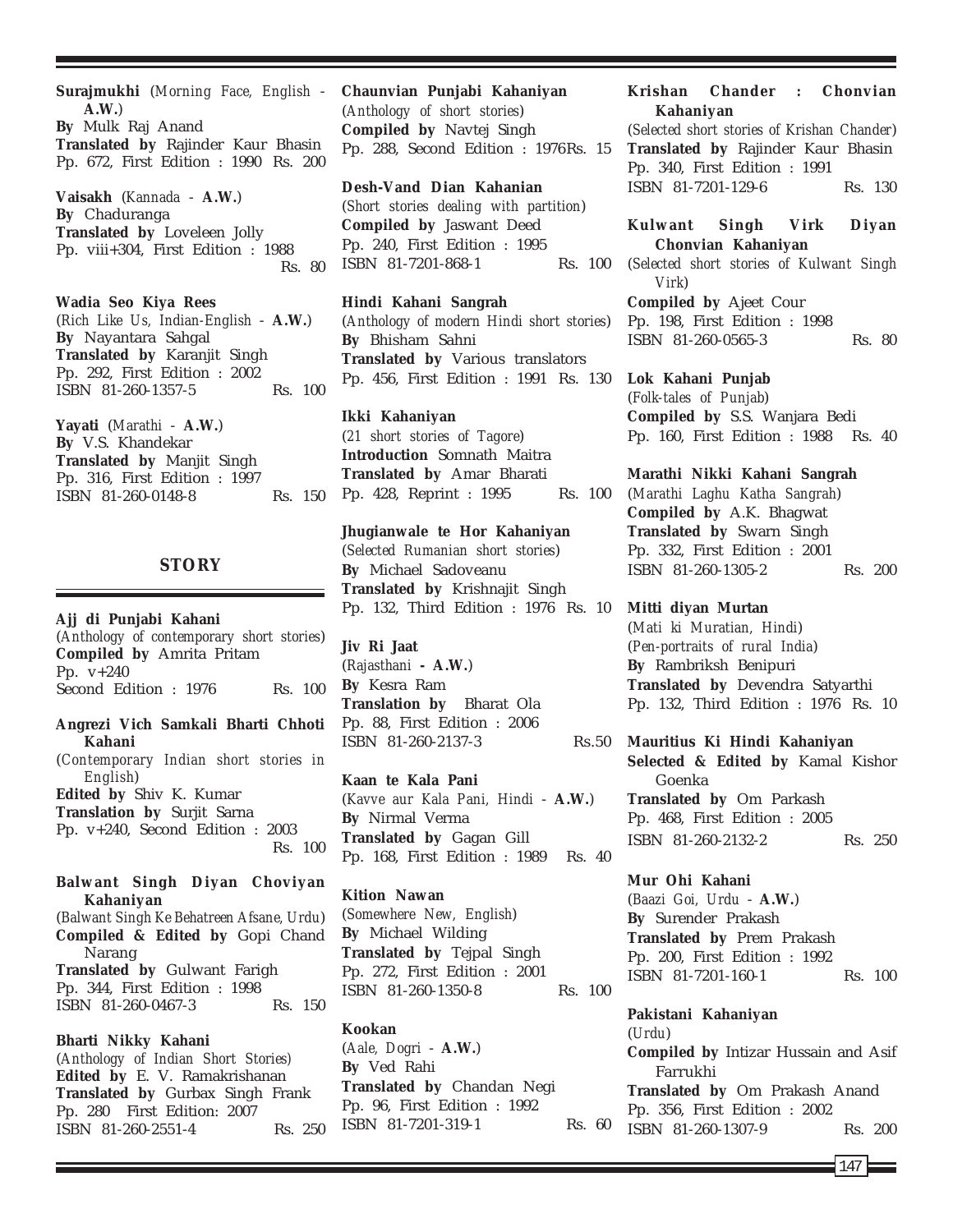**Pankheru** (*Pakheru, Urdu* **- A.W.**) **By** Ram Lall **Translated by** Devinder Pp. 220, First Edition : 2000 ISBN 81-260-0881-4 Rs. 80

**Patjhar di Awaz** (*Patjhar ki Awaz, Urdu* - **A.W.**) **By** Qurratulain Hyder **Translated by** Devinder Pp. 252, First Edition : 1996 ISBN 81-260-0113-5 Rs. 110

**Punjabi Kahani - Sajrian Pairhan Selected by** Gurbaksh Singh Frank Pp. 312, First Edition : 1998 ISBN 81-260-0467-3 Rs. 150

**Ravindernath Diyan Kahaniyan, Bhag-2** (*Bengali*) **Translated by** Usha Khanna Pp. 328, First Edition : 1997 ISBN 81-260-0243-3 Rs. 100

**Sade Rukh Aje Vi Dehre Ugde Han** (*Our Trees Still Grow In Dehra, Indian-English* - **A.W.**) **By** Ruskin Bond **Translated by** Jagjit Singh Pp. 128, First Edition : 1998 ISBN 81-260-0576-9 Rs. 60

**Sannakathegalu** (*Kannada -* **A.W.**) **Compiled by** Masti Vekatesh Iyengar **Translated by** Loveleen Jolly Pp. 120, First Edition : 1999 ISBN 81-260-0791-5 Rs. 60

**Samkali Punjabi Kahani** (*An anthology of Contemporary Punjabi short stories*) **Edited by** Gurbachan Singh Bhullar Pp. 196, First Edition : 1993 ISBN 81-7201-529-1 Rs. 100

**Teyees Hindi Kahaniyan** (*Anthology of Hindi short stories*) **Edited by** Jainendra Kumar **Translated by** Joga Singh Pp. 326, First Edition : 1973 (Out of Stock)

**Vihvin Sadi Di Punjabi Kahani** (*Twentieth century Punjabi short stories*) **Compiled by** Raghbir Singh Pp. 896, First Edition : 2003 ISBN 81-260-1606-X Rs. 400

**Yudh Khetar** (*Selected short stories of* **Tagore de Natak** *Balwinder Singh Grewal*) **Selected by** the author Pp. 140, First Edition : 2003 ISBN 81-260-1603-5

## **PLAY**

**Agamemnon** (*Greek*) **By** Aeschylus **Translated by** Brij Mohan Pp. 152, First Edition : 1981 Rs. 15

**Inj Hoya Insaf** (*French)* **By** Bertolt Brecht **Translated by** Satish Kumar Verma Pp. 151, First Edition : 2007 ISBN 978-81-260-2554-9 Rs. 125

**Macbeth** (*English*) **By** Shakespeare **Introduction** J. Dover Wilson **Translated by** Sant Singh Sekhon Pp. 104, Reprint : 2001 ISBN 81-260-1301-X Rs. 40

**\*Moliere de Do Natak** (*Tartuffe and Le Bourgeois Gentilhomme, French*) **By** Moliere **Translated by** Gurbaksh Singh **Introduction** H.E.Le Comte Stanislas Ostrong Pp. 84, First Edition : 1958 (Out of Stock)

**Nekrassov** (*French)* **By** Jean-Paul Sartre **Translated by** Ramnik Aurora Pp. 268 First Edition : 2008 ISBN 978-81-260-2377-6 Rs. 150

**Pret** (*Ghosts, Norwegian*) **By** Ibsen **Translated by** Amrik Singh Pp. 100, Second Edition : 1976Rs. 10

**Taledanda** (*Kannada* - **A.W.**) **By** Girish Karnad **Translated by** Lovleen Jolly Pp. 120, First Edition : 2000 ISBN 81-260-1013-4 Rs. 50

(*Six plays of Rabindranath Tagore*, *Bisarjan, Raja, Mukta-Dhara and Rakta-Karabi*)

**Translated by** Kartar Singh Duggal *Chitrangada* **Translated by** Mohan Singh *Dak Ghar* **Translated by** Balwant Gargi Pp. 312, Second Edition : 1976 (Out of Stock)

> **Vihvin Sadi Da Punjabi Natak** (*Twentieth century Punjabi play*) **Edited by** Satish Kumar Verma Pp. 628, First Edition : 2002 ISBN 81-260-1178-4 Rs. 400

## **POETRY**

**Adhunik Punjabi Kavita** (*Anthology of modern Punjabi poetry*) **Compiled & Edited by** Mohan Singh Pp. 180, First Edition : 1988 Rs. 30

**Amrit Bani** (*A selection from Sri Guru Granth Sahib and Dasam Granth*) **Compiled by** Kartar Singh Duggal Pp. 528, First Edition : 1997 ISBN 81-260-0242-5 Rs. 300

**Anubhav De Aakash'ch Chand** (*Hindi-***A.W.**) **By** Leeladhar Jagoori **Translated by** Prem Sahil Pp. 130, First Edition : 2009 ISBN 978-81-260-2451-3 Rs. 75

**Aranya** (*Collection of poems, Hindi* - **A.W.**) **By** Naresh Mehta **Translated by** Amarjit Kaunke Pp. 92, First Edition : 1993 ISBN 81-7201-521-6 Rs. 40

**Aurh vich Saras** (*Akal mein Saras, Hindi* - **A.W.**) **By** Kedarnath Singh **Translated by** Amarjeet Kaunke Pp. 104, First Edition : 1992 Rs. 50

**Ayyappa Paniker Dian Kavitavan** (*Malayalam Poems*) **By** Ayyappa Paniker **Translated by** Manjit Pal Pp. 248, First Edition 2004 ISBN 81-260-1623-X Rs. 100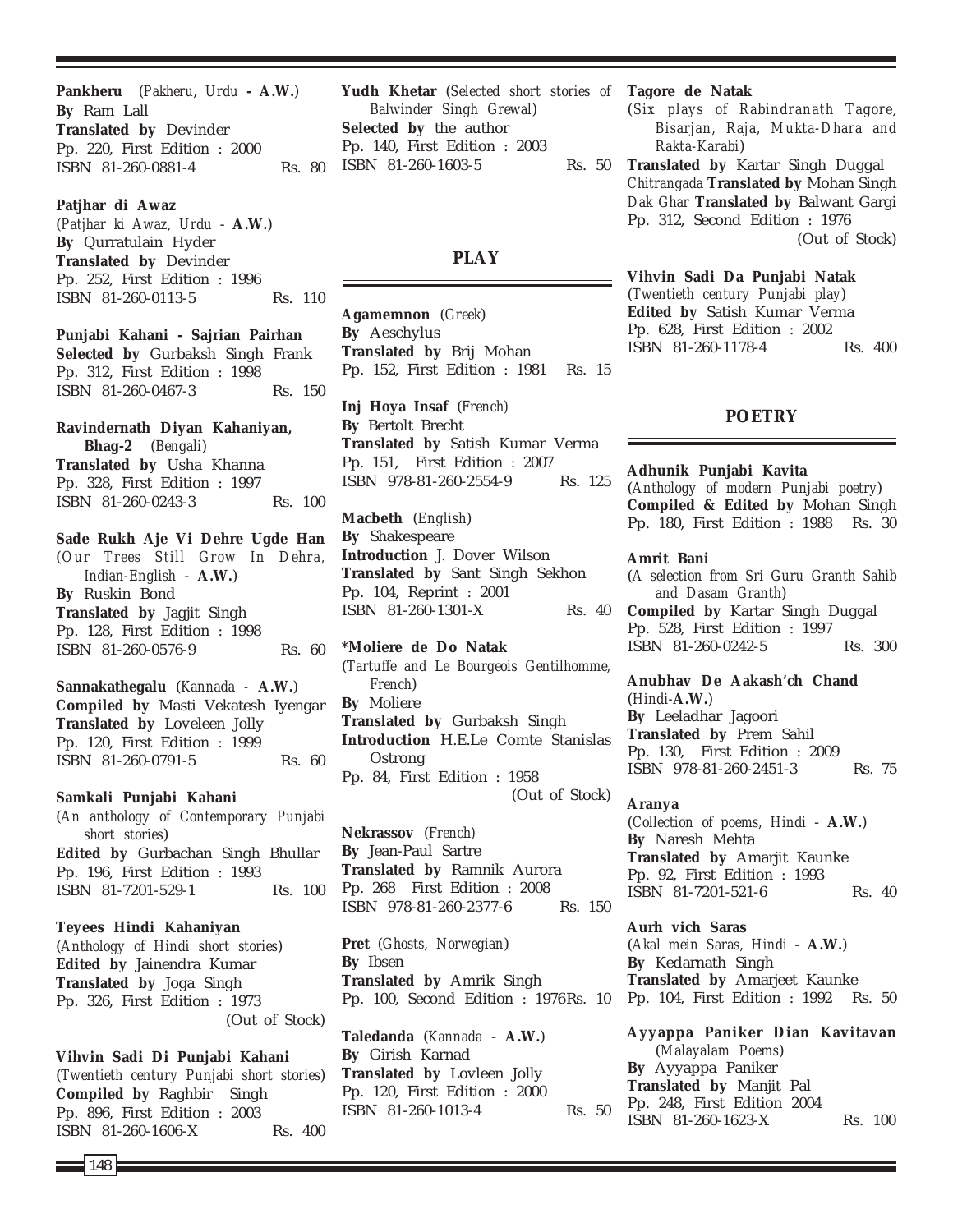**Bharat Geet** (*Selected patriotic poems*) **By** Eminent Punjabi poets Pp. 16, First Edition : 1962 Rs. 10

**Birha da Sultan** (*A selection from Shiv Kumar Batalvi's poems*) **Compiled by** Amrita Pritam Pp. 180, First Edition : 1993 ISBN 81-7201-417-1 Rs. 75

**Chonvin Punjabi Kavita** (*Anthology of Punjabi poetry*)

**Compiled by** Amrita Pritam Pp. 396, Second Edition : 1994 ISBN 81-7201-605-0 Rs. 150

**Dampati Geeta** (*Kannada*) **By** Sumatheendra Nadig **Translated by** Gulwant 'Farigh' Pp. 84, First Edition : 2000 ISBN 81-260-1012-6 Rs. 40

**Dhoor Kamni** (Tanmaya Dhuli, Oriya *-***A.W.**) **By** Pratibha Satpathy **Translated by** Vanita Pp. 100, First Edition: 2008 ISBN 978-81-260-2525-1 Rs.75

**Dooja Koi Nahi** (Hindi*-***A.W.**) **By** Kunwar Narain **Translated by** Amarjeet Kaunke Pp. 160 First Edition: 2007 ISBN 81-260-2555-7 Rs.125

**\*Ghah Diyan Pattiyan** (*Leaves of Grass*)

**By** Walt Whitman **Translated by** Gurbaksh Singh Pp. iv+260 First Edition : 1968 Rs. 10

**Gul-e-Naghma** (*Urdu* **- A.W.**) **By** Firaq Gorakhpuri **Translated by** Om Prakash Anand Pp. 408, First Edition : 2001 ISBN 81-260-0741-9 Rs. 200

**Heer Waris Shah** (*Punjabi classic*) **Compiled by** Sant Singh Sekhon Pp. 342, Reprint : 2006 ISBN 81-260-0421-5 Rs. 85

**Ikottar Sau Kavita** (*101 poems of Tagore*) **Translated by** Devendra Satyarthi Pp. 344, Reprint : 1983 Rs. 50

**Jammu Kashmir Di Pratinidh Punjabi Kavita** (*Selected Punjabi poetry of Jammu & Kashmir poets*) **Edited by** Davinder Singh Pp. 386, First Edition : 2003 ISBN 81-260-1608-6 Rs. 200

**Kabir Vachnavali**

(*Poems of Kabir*) **Compiled by** Ayodhya Singh Upadhyaya **Translated by** Santokh Singh Dhir Pp. xxxii+316, Reprint : 2001 ISBN 81-260-1300-1 Rs. 200

**Kuchkar Vich Karta** (*Dushchakra Mein Srista,* Hindi*-***A.W.**) **By** Viren Dangwal **Translated by** Tarsem Pp. 116, First Edition : 2008 ISBN 978-81-260-2539-8 Rs. 75

**Lamere Din Ate Ruttan** (*Sudirgha Din Aru Ritu, Assamese* - **A.W.**) **By** Nirmal Prabha Bardoloi **Translated by** Amar Bharati Pp. 144, First Edition : 1998 ISBN 81-260-0532-7 Rs. 60

**Magadh** (*Hindi* - **A.W.**) **By** Srikanta Verma **Translated by** Gagan Gill Pp. 102, First Edition : 1996 Rs. 50

**Naven Kav Sitare** (*An anthology of poems by upcoming poets in Pujnabi*) **Edited by** Jaswinder Singh Pp. 376, First edition : 2003 ISBN 81-260-1602-7 Rs. 200

**Naven Ilake Vich** (*Hindi* - **A.W.**) **By** Arun Kamal **Translated by** Amarjit Kaunke Pp. 84, First edition : 2003 ISBN 81-260-1604-3 Rs. 40

**Peele Patte Da Supna** (*Malayalam poems*) **by** K. Satchidanadan **Tanslated by** Vanita Pp. 160, First Edition :2003 ISBN 81-260-1606-X Rs. 50 **Pooran Singh: Jeevanite Kavita** (*Collected works of Pooran Singh*) **Edited by** M.S. Randhawa Pp. 444, Revised Edition : 2009 ISBN 81-260-2427-8 Rs. 200

## **Punjabi Kisse**

(*Punjabi narrative poetry*) **Selected by** Amarjit Singh Kaang Pp. 256, First Edition : 1997 ISBN 81-260-0241-7 Rs. 100

**Punjabi Lok Geet**

(*Anthology of Punjabi folk songs*) **Edited by** M.S. Randhawa and Devendra Satyarthi Pp. 568, Reprint : 2007 ISBN 81-7201-405-8 Rs. 130

**Punjabi Sufi Kaav**

(*A selection of Punjabi Sufi Poetry*) **Compiled by** Sutinder Singh Noor Pp. 376, First Edition : 1997 ISBN 81-260-0240-9 Rs. 100

## **Punjabi Kissa Sahit**

(*Punjabi classics Mirza Sahiban, Sassi Punnu, Pooran Bhagat, Shoni Mahiwal and Roop Basant*) **Edited by** Amarjit Singh Kaang Pp. 444, First Edition : 2003 ISBN 81-260-1610-8 Rs. 250

## **Raatan Hoyian Lammiyan**

(*Selected Oriya poems*) **By** Ramakanta Rath **Translated by** Ajeet Cour Pp. 80, First Edition : 1998 ISBN 81-260-0467-5 Rs. 40

**Samkali Punjabi Kavita**

(*An anthology of contemporary Punjabi poetry*) **Compiled by** Prabhjot & Jasbir Singh Ahluwalia Pp. 156, First Edition : 1992 ISBN 81-7201-328-0 Rs. 75

## **Sangrami Bol**

(*Songs and poems of freedom struggle*) **Compiled & Edited by** Raghbir Singh Pp. 138, First Edition : 2002 ISBN 81-260-1175-X Rs. 50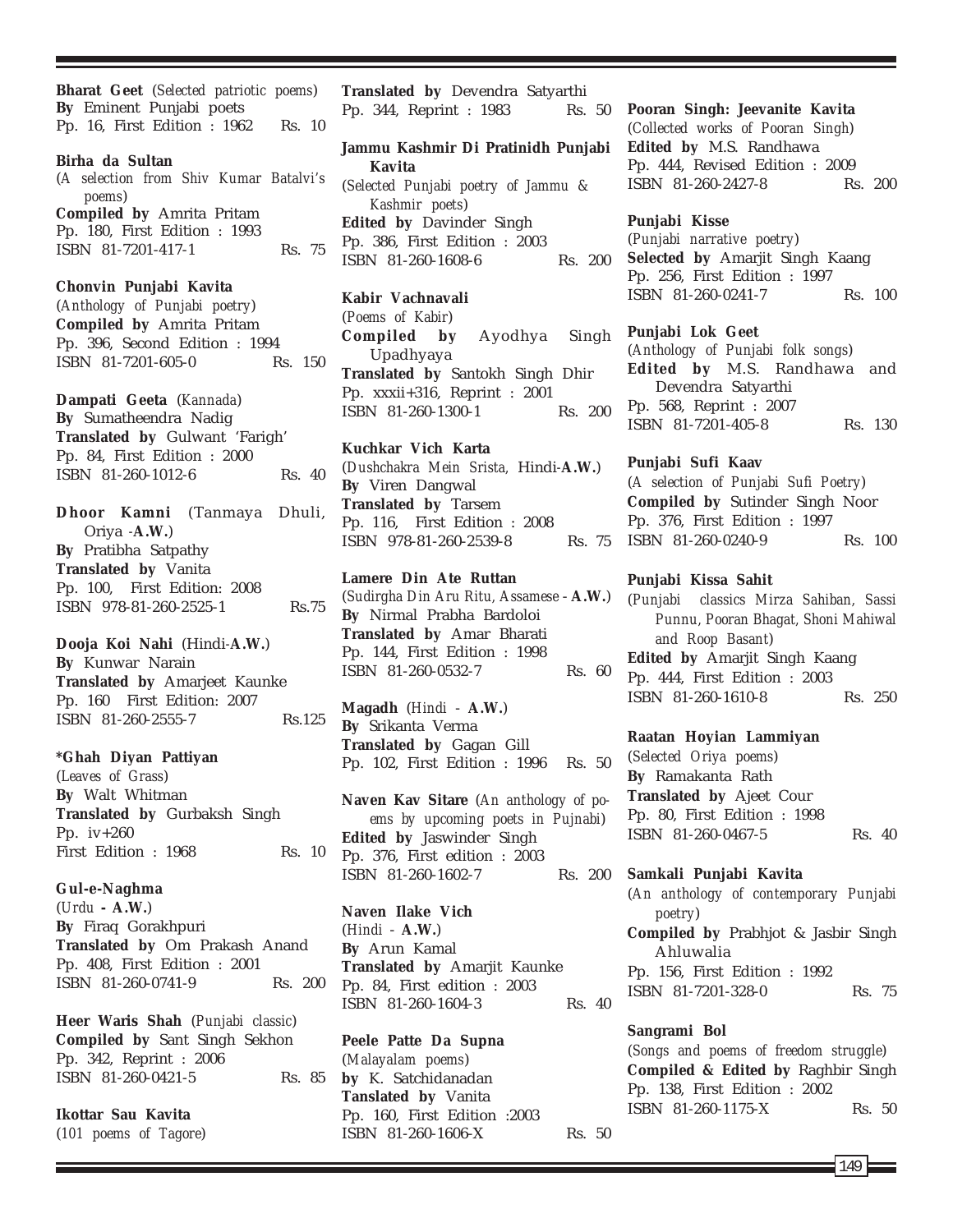**Samkali Rajasthani Kavita** (*Rajasthani poems*) **Translated by various translators** In Punjabi-Rajasthani Translation Workshop Pp. 106, First Edition : 2003 ISBN 81-260-1410-5 Rs. 60 **Shabdan da Aakash** (*Shabdar Aakash, Oriya* - **A.W.**) **By** Sitakant Mahapatra **Translated by** Gagan Gill Pp. 84, First Edition : 1995 ISBN 81-7201-755-3 Rs. 50

**Son Chidi Da Ahlana By** Sarmad Nishant Pp. 676 First Edition: 2006 ISBN 81-260-2401-1 Rs. 500

**Vivheen Sadi Da Punjabi Kaav Edited by** Sutinder Singh Noor Pp. 675, First Edition : 2006 ISBN 81-260-2401-1 Rs.500

## **MAKERS OF INDIAN LITERATURE**

**Amritlal Nagar** (*Hindi writer*) **By** Shrilal Shukla **Translated by** Narinder Bhullar Pp. 116, First Edition : 1996 ISBN 81-260-0088-0 Rs. 15

**Baba Farid** (*Punjabi saint-poet*) **By** Balwant Singh Anand **Translated by** Prem Kotia Pp. 88, Reprint : 1995 Rs. 15

**Bankim Chandra Chatterji** (*Bengali novelist*) **By** S.C. Sengupta **Translated by** S. Soze Pp. 80, First Edition : 1985 Rs. 15 **Banabhatta** (*Sanskrit poet*) **By** K. Krishnamoorthy **Translated by** Prem Kotia Pp. 96, First Edition : 1987 Rs. 15

**Bhagwaticharan Verma** (*Hindi writer*) **By** Shrilal Shukla **Translated by** Baldev Singh 'Baddan' Pp. 96, First Edition : 1992 ISBN 81-7201-379-5 Rs. 15

**Bhai Vir Singh** (*Punjabi poet*) **By** Harbans Singh **Translated by** S.S. Narula Pp. 112, Second Edition : 1995Rs. 15

**Bharatendu Harishchandra** (*Hindi writer*) **By** Madan Gopal **Translated by** Kuldeep Singh Pp. 56, First Edition : 1984 Rs. 15

**Bhavabhuti** (*Sanskrit poet*) **By** G.K. Bhat **Translated by** Prem Kotia Pp. 80, First Edition : 1983 Rs. 15

**Chandidas** (*Bengali poet*) **By** Sukumar Sen **Translated by** Nirupama Kaur Pp. 60, First Edition : 1984

**Deokinandan Khatri** (*Hindi writer*) **By** Madhuresh **Translated by** Amarjit Kaunke Pp. 80, First Edition : 1999 ISBN 81-260-0620-X Rs. 25

**Devinder Satyarthi** *(Punjabi writer)* **By** Nirmal Arpan Pp. 100, First Edition : 2007 ISBN 978-81-260-2526-8 Rs. 25

**Dhani Ram Chatrik** (*Punjabi poet*) **By** Surinder Singh Narula **Translated by** the Author Pp. 64, First Edition : 1988 Rs. 15

**Gurumukh Singh Musafir** (*Modern Punjabi writer*) **By** Prem Singh 'Prem' Pp. 92, Reprint : 1996 ISBN 81-7201-169-5 Rs. 15

**Guru Nanak** (*Medieval Punjabi saint poet*) **By** Gurbachan Singh Talib **Translated by** Surjit Sarna Pp. 80, Second Edition : 1995 Rs. 15

**Hazari Prasad Dwivedi** (*Hindi writer*) **By** Vishwanath Prasad Tiwari **Translated by** Gulwant 'Farigh' Pp. 104, First Edition : 1992 ISBN 81-7201-361-2 Rs. 15

**Jaishankar Prasad** (*Hindi poet*) **By** Ramesh Chandra Shah **Translated by** Krishan Kumar Rattu Pp. 96, First Edition : 1998 ISBN 81-260-0239-5 Rs. 25 **Jayadeva** (*Sanskrit poet*) **By** Suniti Kumar Chatterji **Translated by** Prem Kotia Pp. 70, First Edition : 1985 Rs. 15

**Jayasi** (*Medieval Hindi poet*) **By** Parmanand Srivastava **Translated by** Prem Kotia Pp. 88, Reprint : 1995 Rs. 15

**Kabir** (*Medieval Hindi poet*) **By** Prabhakar Machwe **Translated by** Surjeet Sarna Pp. 68, SecondEdition : 1985 Rs. 15

**Kaka Kalelkar** (*Hindi writer*) **By** Vishnu Prabhakar **Translated by** Dharam Pal Singhal Pp. 120, First Edition : 1996 Rs. 15 ISBN 81-7201-985-8 Rs. 15

> **Kanhia Lal Kapur By** Manzur hasan **Translated by** Khalid Kipyat Pp. 96, First Edition : 2006 ISBN 81-260-2131-4 Rs. 25

> **Kishan Chand Bewas** (*Sindhi poet*) **By** Hari Daryani Dilgir **Translated by** Kartar Singh Arsh Pp. 84, First Edition : 1992 Rs. 15

> **Kulwant Singh Virk** (*Punjabi writer*) **By** Ajeet Cour Pp. 100, First Edition : 1996 ISBN 81-260-0087-2 Rs. 15

**Manmohan Ghose** (*Modern Indian-English poet*) **By** Lotika Ghose **Translated by** Gulwant Farigh Pp. 130, First Edition : 1990 Rs. 15

**Mirza Mohammad Rafi 'Sauda'** (*Urdu poet*) **By** Qazi Afzal Hussain **Translated by** Gurdial Singh 'Arif' Pp. 116, First Edition : 1992 ISBN 81-7201-246-2 Rs. 15

**Mohan Rakesh** (*Hindi writer*) **By** Pratibha Agarwal **Translated by** Kulwant Kour Kohli Pp. 84, First Edition : 2005 ISBN 81-260-1985-0 Rs. 25

**Namakkal Ramalingam Pillai** (*Tamil writer*) **By** K.R. Hanumanthan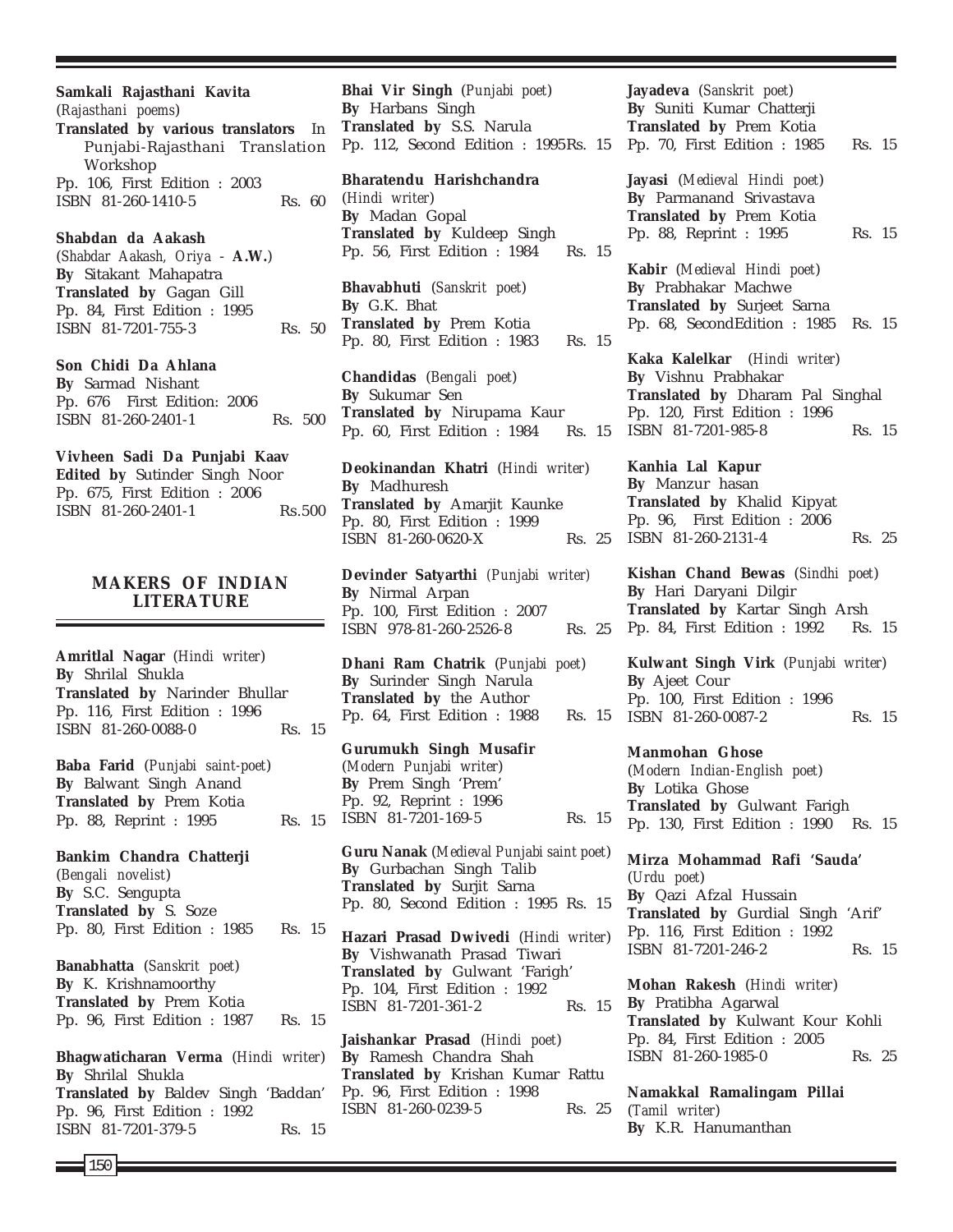**Translated by** Kulbir Singh Kaang Pp. 96, First Edition : 1989 Rs. 15

**Namdev** (*Medieval Marathi poet*) **By** M.G. Deshmukh **Translated by** Harbhajan Singh Pp. 92, Second Edition : 1983 Rs. 15

**Nanalal** (*Gujarati poet*) **By** U.M. Maniar **Translated by** Lochan Bakshi Pp. 84, First Edition : 1987 Rs. 15

**Nirala** (*Hindi writer*) **By** Parmanand Srivastava **Translated by** Mohanjit Pp. 100, First Edition : 1999 ISBN 81-260-0771-0 Rs. 25

#### **Premchand**

(*Eminent Hindi novelist and story-writer*) **By** Prakash Chandra Gupta **Translated by** Nirupama Kaur Pp. 68, First Edition : 1985 Rs. 15

**Pritam Singh Safeer** (*Punjabi writer)* **By** Gurcharan Singh Arshi Pp. 132, First Edition: 2007 ISBN 81-260-2558-1 Rs. 40

**Purandaradasa** (*Kannada writer*) **By** G. Varadaraja **Translated by** Lovleen Jolly Pp. 68, First Edition : 1991 ISBN 81-7201-135-0 Rs. 15

**Rahul Sankrityayan** (*Hindi writer*) **By** Prabhakar Machwe **Translated by** Niranjan Tasneem Pp. 68, First Edition : 1985 Rs. 15

**Raja Radhikaraman Prasad Singh** (*Hindi writer*) **By** Birendra Narayan **Translated by** Narinder Bhullar Pp. 108, First Edition : 1992 ISBN 81-7201-378-8 Rs. 15

**Raja Rammohon Roy** (*Bengali writer and social-reformer*) **By** Saumyendranath Tagore **Translated by** Surjit Sarna Pp. 68, Second Edition : 1995 Rs. 15

**Ram Naresh Tripathi** (*Modern Hindi writer*) **By** Inder Raj Baid Adheer **Translated by** K. L. Garg

Pp. 128, First Edition : 1993 ISBN 81-7201-177-6

**Ramdhari Singh Dinkar** (*Hindi writer)* **By** Vijendra Narain **Translated by** Vanita Pp. 164, First Edition: 2009 ISBN 978-81-260-2446-9

**Rattan Nath Sarshar** (*Urdu writer*) **By** Qamar Rais **Translated by** Jagtar Pp. 64, First Edition : 1993 ISBN 81-7201-501-1 Rs. 15

**Sant Singh Sekhon** (*Punjabi writer)* **Translated by** Tejwant Singh Gill Pp. 168, First Edition: 2009 ISBN 81-260-2558-1 Rs. 40

**Shah Latif** (*Sindhi poet*) **By** K.B. Advani **Translated by** Niranjan Tasneem Pp. 84, First Edition : 1984 Rs. 15

**Siyaramsharan Gupta** (*Hindi writer*) **By** Prem Shankar **Translated by** Baldev Singh 'Baddan' Pp. 76, First Edition : 1995 ISBN 81-7201-986-6 Rs. 15

**Sri Aurobindo** (*Philosopher and poet*) **By** Manoj Das **Translated by** Phul Chand Manav Pp. 104, First Edition : 1991 Rs. 15

**Sripad Krishna Kolhatkar** (*Marathi dramatist*) **By** M.L. Varadpande **Translated by** G.S. Muhay Pp. 82, First Edition : 1974 Rs. 15

**Tilok Chand Mehroom** (*Urdu writer*) **By** Ram Lal Nabhvi **Translated by** Gurdial Singh 'Aarif' Pp. 80, First Edition : 1990 Rs. 15

**Vidyapati** (*Maithili poet*) **By** Ramanath Jha **Translated by** Prem Kotia Pp. 80, First Edition : 1992 ISBN 81-7201-387-6 Rs. 15

**Vrindavanlal Verma**

(*Modern Hindi poet*) **By** Rajeev Saxena **Translated by** Gurdial Singh Pp. 96, First Edition : 1990 Rs. 15

**Waman Malhar Joshi** (*Marathi writer*) **By** Govind Malhar Kulkarni **Translated by** Swarn Singh Pp. 72, First Edition : 1994 ISBN 81-7201-784-7 Rs. 15

> **Warris Shah** (*Medieval Punjabi poet*) **By** Gurcharan Singh **Translated by** Rajinder Kaur Bhasin Pp. 72, Second Edition : 1995 Rs. 15

**Yashpal** (*Hindi writer*) **By** Kamala Prasad **Translated by** Jaswant Deed Pp. 80, First Edition : 1991 ISBN 81-7201-139-3 Rs. 15

**Zinda Kaul** (*Kashmiri poet*) **By** A.N. Raina **Translated by** S.S. Dosani Pp. 76, First Edition : 1986 Rs. 15

## **HISTORY OF LITERATURE**

**Marathi Sahit da Itihas** (*History of Marathi Literature*) **By** Kusumavati Deshpande and M.V. Rajadhyaksha **Translated by** Surjeet Sarna Pp. 262, First Edition : 1990 Rs. 100

## **GENERAL**

#### **Abul Kalam Azad**

(*A biography in Urdu*) **By** Abdul Qavi Desnavi **Translated by** lnder Singh Raz Pp. 132, First Edition : 1988 Rs. 40

**Agarkar Lekh Sangrah by** Gopal Ganesh Agarkar **Translated by** Swaran Singh Pp 468, First Edition 199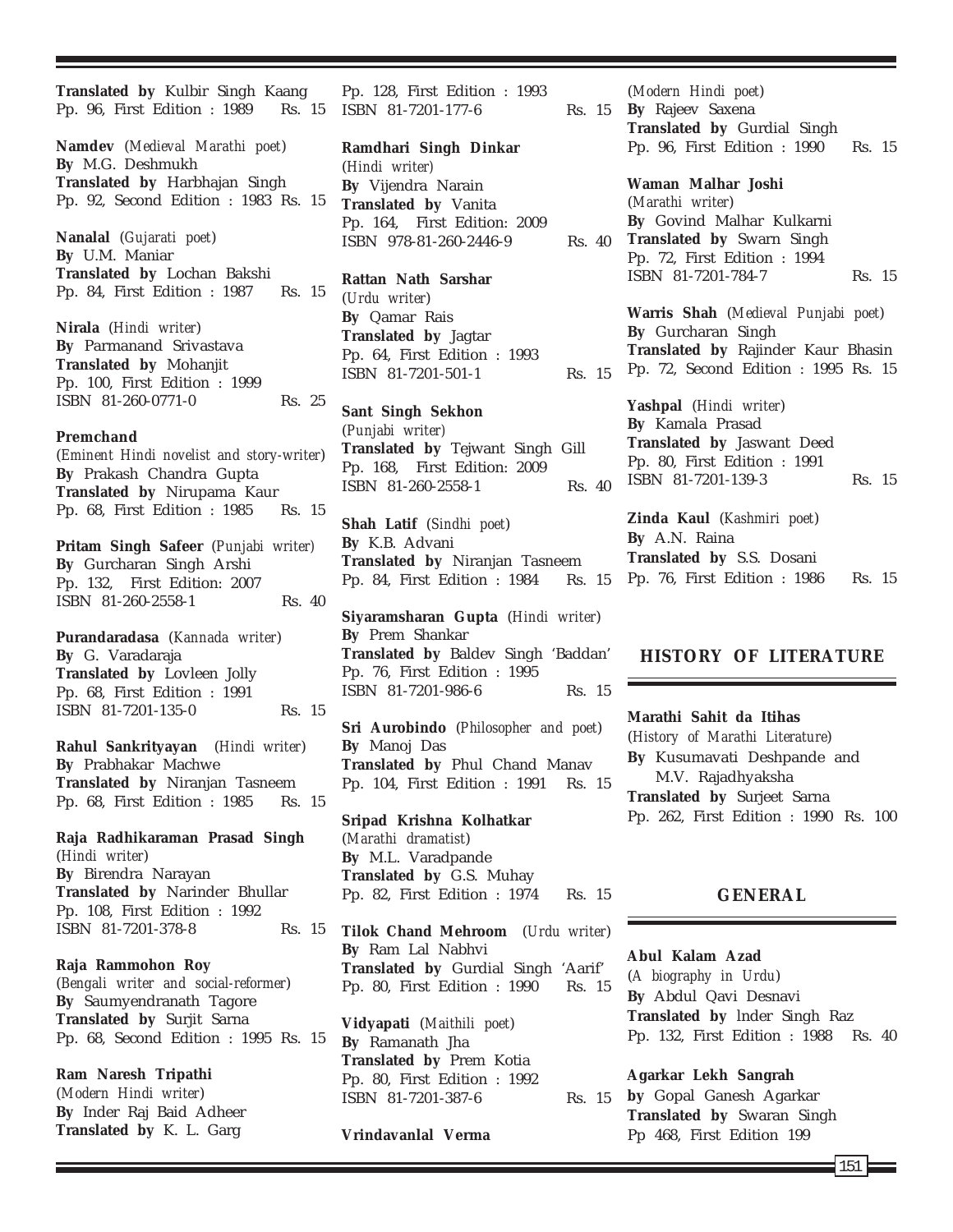ISBN 81-260-0861-X Rs. 150

## **Atamakatha**

(*Autobiography in Hindi*) **By** Rajendra Prasad **Translated by** Amrita Pritam Pp. 808, Second Edition : 1984Rs. 80

## **Bastivad Uttar-Bastivad Ate Punjabi Sahit**

**Edited by** Jaspar Kaur Kaang Pp. 162, First Edition 2005 ISBN 81-260-1984-0 Rs. 85

## **Bawa Budh Singh Rachnavali**

(*Punjabi classics Hans Chog, Koyal Koo and Bambiha Bol)* **By** Bawa Budh Singh **Edited by** Devinder Singh Pp. 632, First Edition : 2003 ISBN 81-260-1609-4 Rs. 300

#### **Chambe di Booti**

(*A selection from the writings of Sultan Bahu*) **By** Devinder Pp. 176, First Edition : 1991 ISBN 81-7201-168-7 Rs. 65

## **Chaunven Pattre**

(*A selection from the writings of Amrita Pritam in Punjabi*) **Selected by** the author Pp. 300, First Edition : 1990 Rs. 80

## **Chirjeevi Vivekanand**

(*A selection: The Perennial Vivekananda in English*) **Edited by** Swami Lokeswarananda **Translated by** Jagjit Singh Khanpuri Pp. 340, First Edition : 1992 ISBN 81-7201-416-3 Rs. 150

**Chonvin Rachna : Firaq Gorakhpuri** (*Intekhab-e-Kalam Firaq Gorakhpuri, Urdu*) **Compiled by** Abul Kalam Qasmi **Translated by** Gurdial Singh 'Aarif' Pp. 260, First Edition : 2000 ISBN 81-260-1014-2 Rs. 100

**Confucius de Mahawak**

(*Analects of Confucius, Chinese*) **Translated by** Trilochan Singh Pp. 164, First Edition : 1973 Rs. 10

**Ghalib Manukh te Mahaul** (*Ghalib, The Man The Times, English*)

**By** Pavan K. Varma **Translated by** Gurdial Singh Arif Pp. 256, First Edition : 2001 ISBN 81-260-1303-6 Rs. 150

## **Gulpash**

(*A Selection from the writings of Pash, Avtar Singh Sandhu*) **Compiled by** Amarjit Chandan Pp. 208, First Edition : 1991 Rs. 100

## **Gurubaksh Singh: Pratinidh Rachna**

(*A selection from the writings of Gurubaksh Singh*) **By** Uma Gurubaksh Pp. 368, First Edition : 1991 ISBN 81-7201-163-6 Rs. 160

**Guru Gobind Singh Da Sanchar Sabhyachar** (*Seminar on Guru Gobind Singh : The integrator of Humanity*) **Edited by** Sutinder Singh Noor Pp. 164, First Edition : 2000 ISBN 81-260-0931-4 Rs. 80

## **Haryana Da Punjabi Sahit**

(*Punjabi literature of Haryana*) **Edited by** Amarjit Singh Kaang Pp. 416, First Edition : 2002 ISBN 81-260-1489-X Rs. 250

**Hasham Shah: Jeevani te Rachna** (*A biography of the Medieval Punjabi poet*) **By** Harnam Singh Shan Pp. 162, First Edition : 1991 ISBN 81-7201-157-1 Rs. 50

**Heer Warris - Jagat Te Jugat** (*Seminar papers*) **Edited by** Sutinder Singh Noor Pp. 188, First Edition : 1999 ISBN 81-260-0742-7 Rs. 80

**Jawaharlal Nehru** (*Biography in English* - **A.W.**) **By** Sarvepalli Gopal **Translated by** Harbhajan Singh Pp. 524, First Edition : 1991 Rs. 130

**Kangra** (*A study of its art, culture and people*) **By** Mohinder Singh Randhawa Pp. 472, Second Edition : 1976Rs. 20

**Nibandhamala (Volume-I)** (*Selected essays of Tagore*) **Introduction** Kazi Abdul Wadood **Translated by** Dev Raj Chanana Pp. 626, First Edition : 1963 Rs. 25

**Nibandhamala (Volume-II)** (*Selected essays of Tagore*) **Translated by** Jagjit Singh Anand Pp. 484, First Edition : 1971 Rs. 20

**Parchhaven** (*Kashmiri Essay - A.W.*) **By** Mohd. Zaman Azurdial **Translated by** Harbhajan Singh Sagar Pp. 160, First Edition : 2004 ISBN 81-260-1630-2 Rs. 40

**Pooran Singh di Vartak**

(*Prose writings of Pooran Singh*) **Edited by** M.S. Randhawa Pp. 160, Third Edition : 1986 Rs. 30

#### **Prakash-Purab**

(*Alok-Parva, Essays in Hindi* - **A.W.**) **By** Hazari Prasad Dwivedi **Translated by** Harbhajan Singh Pp. 240, First Edition : 1984 Rs. 65

### **Punjabi: Sahit Di Pachhan**

(*Seminar on Introduction to Punjabi Literature*) **Edited by** Reghbir Singh Pp. 176, First Edition 1998 ISBN 81-260 0564-5 Rs. 80

## **Sada Kavi**

(*Biographical sketch of Tagore*) **By** Lila Majumdar **Translated by** Harbhajan Singh Pp. 16, First Edition : 1971 (Out of Stock)

**Sahit Vich Dalit Chetna** *(Seminar Papers)* **Edited by** S.S. Noor Pp. 120, First Edition : 2004 ISBN 81-260-1848-8 Rs. 50

# **Samajik Sandhi**

(*Du Contrat Social, French classic*) **By** Jean Jacques Rousseau **Translated by** Nirupama Kaur Pp. 156, First Edition : 1984 Rs. 20

**Samakalin Bharatiya Sahitya** (*Contemporary Indian Literature*) **Translated by** Attar Singh Pp. 412, First Edition : 1973 Rs. 20